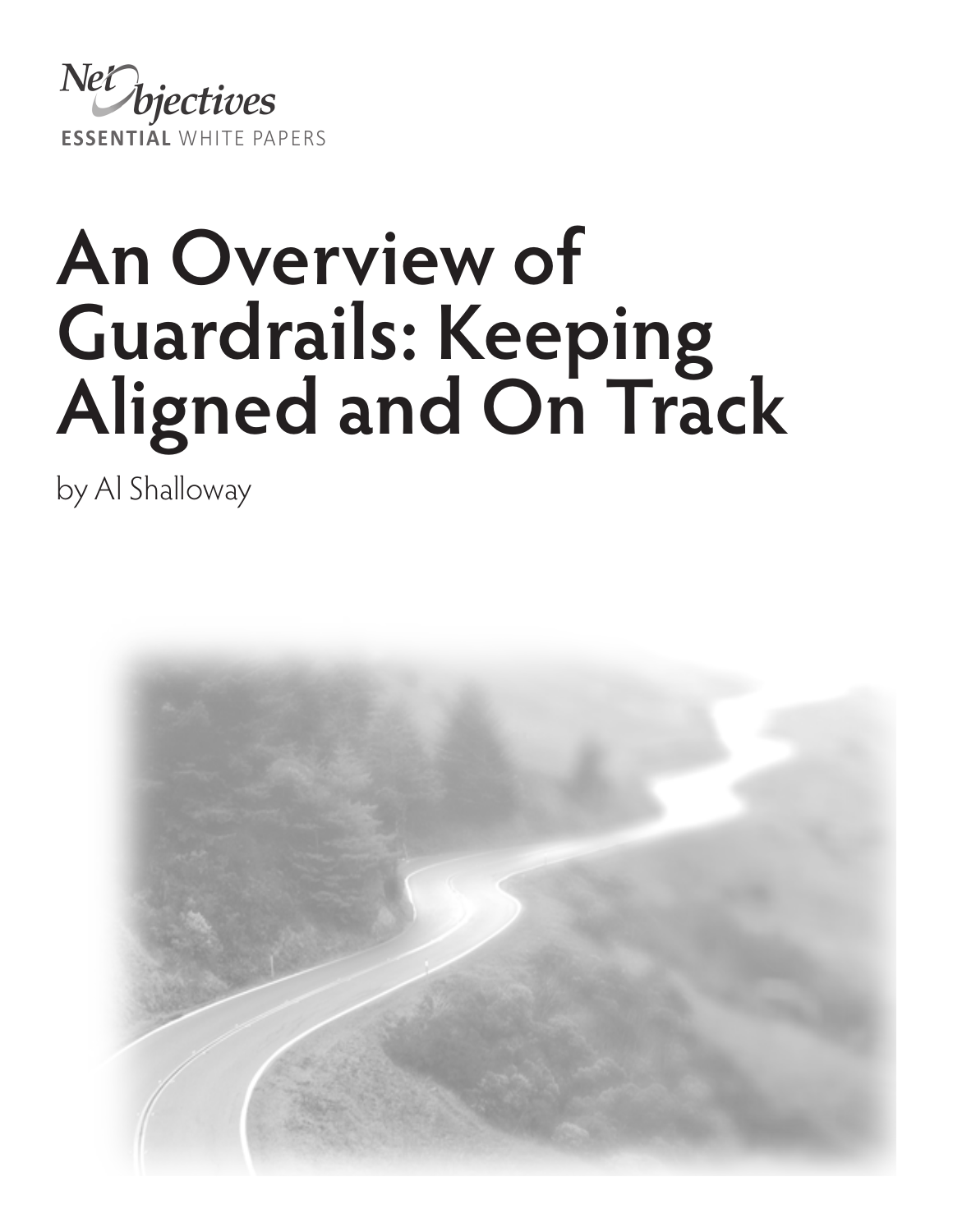#### **An Overview of Guardrails: Keeping Aligned and On Track**

by Al Shalloway **A Net Objectives Essential White Paper** Net Objectives Press, a division of Net Objectives 1037 NE 65th Street Suite #362 Seattle, WA 98115-6655 404-593-8375

Find us on the Web at: *www.netobjectives.com* To report errors, please send a note to *info@netobjectives.com*

Copyright © Net Objectives, Inc. All Rights Reserved. Published by Net Objectives, Inc. Net Objectives and the Net Objectives logo are registered trademark of Net Objectives, Inc.

#### **Notice of Rights**

No part of this publication may be reproduced, or stored in a retrieval system or transmitted in any form or by any means, electronic, mechanical, photocopying, recording, or otherwise without the written consent of Net Objectives, Inc.

#### **Notice of Liabilities**

The information in this book is distributed on an "As Is" basis without warranty. While every precaution has been taken in the preparation of this book, neither the authors nor Net Objectives shall have any liability to any person or entity with respect to any loss or damage caused or alleged to be caused directly or indirectly by the instructions contained in this book or by the computer or hardware products described in it.

10 9 8 7 6 5 4 3 2

Printed in the United States of America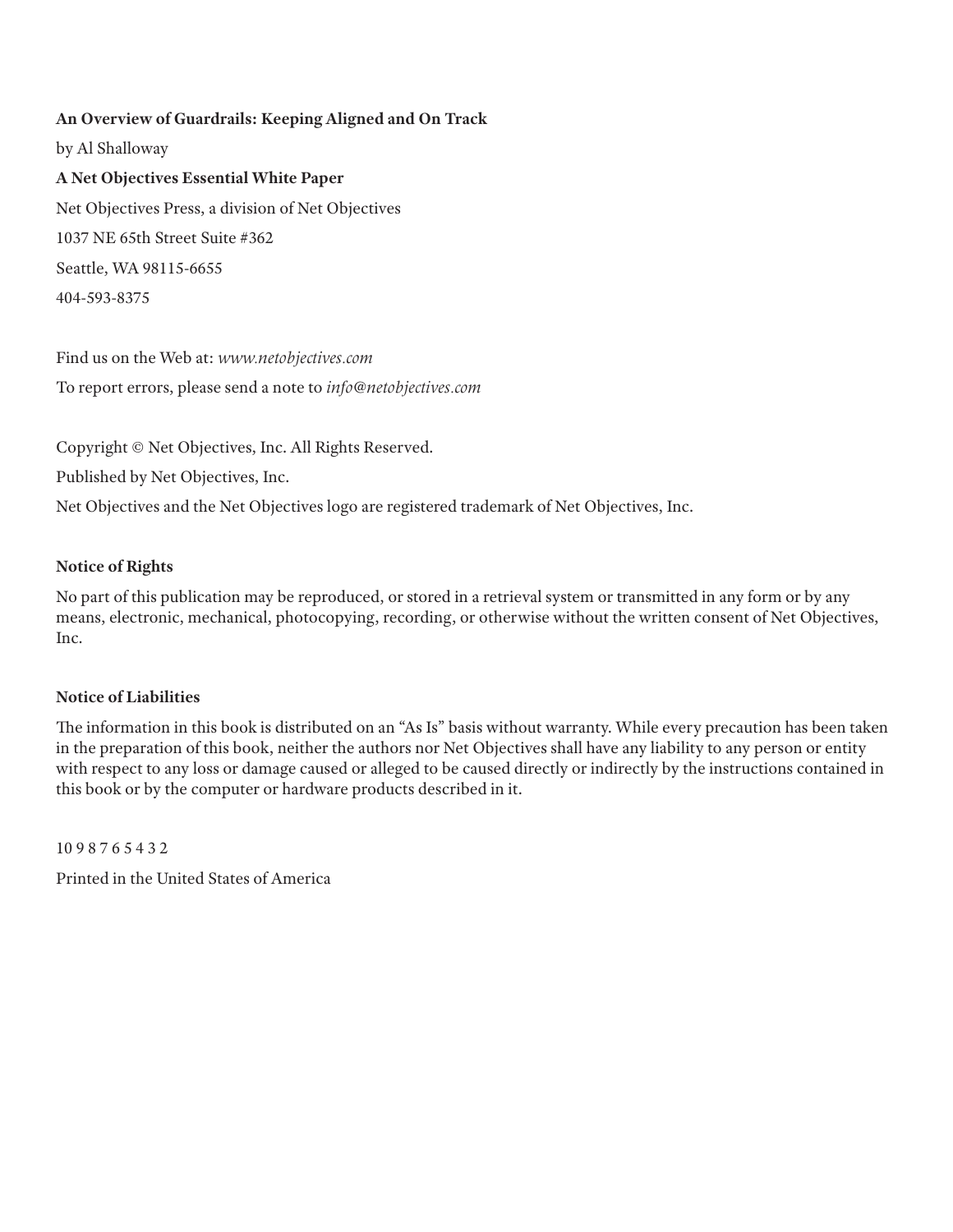#### **INTRODUCTION**

Solution Delivery is a complex process. However, it is possible to see if one is on track in a relatively straightforward manner. In essence, Lean-Agile methods are about achieving the highest level of Business value realization in the shortest amount of time in a predictable and sustainable manner. This requires working on the most important Business value requests within the proper capacity to implement them quickly. This is often complex and difficult; however, it is less difficult to assess if you are staying on track. To help with this, we have defined a set of guardrails.

These guardrails take the form of non-negotiable agreements made across the organization. Each agreement has a set of questions to consider to ensure that everyone is doing what was agreed to. The guardrails are grounded both in the intention of realizing Business value and in following known principles of Lean-Agile software development. The purpose of the guardrails is both for alignment and to keep people on the right path. They provide guidance to ensure that you are on course and to allow you to make decisions at a local level while ensuring you are still aligned to the rest of the value stream.

#### **THE BASIC AGREEMENTS**

We agree to:

- Work on items that will realize the greatest amount of **Business value** across the enterprise.
- **Collaborate** with each other in order to maximize the realization of Business value across the enterprise.
- Ensure that all work will be made **visible**.
- Take the necessary steps to **sustain or increase predictability.**
- Keep the work throughout the value stream **within capacity**.
- Encourage everyone to strive for **continuous improvement**.

#### **THE GUARDRAILS**

The guardrails go beyond agreements. Each guardrail includes a variety of questions that people can ask themselves to assess see if they are keeping the agreements.

#### **Guardrail: Work on the greatest Business value**

#### **We agree to work on items that will realize the greatest amount of Business value across the enterprise.**

The purpose of this guardrail includes:

- Realize more value by working on and delivering only those items of greatest value.
- Enable the creation of alignment across the organization by having people understand what's of greatest value. This helps people decide what to work on when there are conflicting requests.
- Use relative value as a way of keeping your work beyond capacity. Do not start things of lesser value that will slow down things of greater value.

Here are questions to consider when trying to follow this guardrail:

- Are all activities based on having us realize Business value incrementally?
- Are we using Minimum Business Increments (MBIs) where appropriate?
- Have we allocated all of the required capacity to work on the most important MBIs?



**Alan Shalloway** is the founder and CEO of Net Objectives. With over 40 years of experience, Alan is an industry thought leader in Lean, Kanban, product portfolio management, Scrum and agile design. He helps companies transition to Lean and Agile

methods enterprise-wide as well teaches courses in these areas. Alan has developed training and coaching methods for Lean-Agile that have helped Net Objectives' clients achieve long-term, sustainable productivity gains. He is a popular speaker at prestigious conferences worldwide. He is the primary author of Design Patterns Explained: A New Perspective on Object-Oriented Design, Lean-Agile Pocket Guide for Scrum Teams, Lean-Agile Software Development: Achieving Enterprise Agility and Essential Skills for the Agile Developer. Alan has worked in dozens of industries over his career. He is a co-founder and board member for the Lean Software and Systems Consortium. He has a Masters in Computer Science from M.I.T. and a Masters in Mathematics from Emory University. You can follow Alan on twitter @alshalloway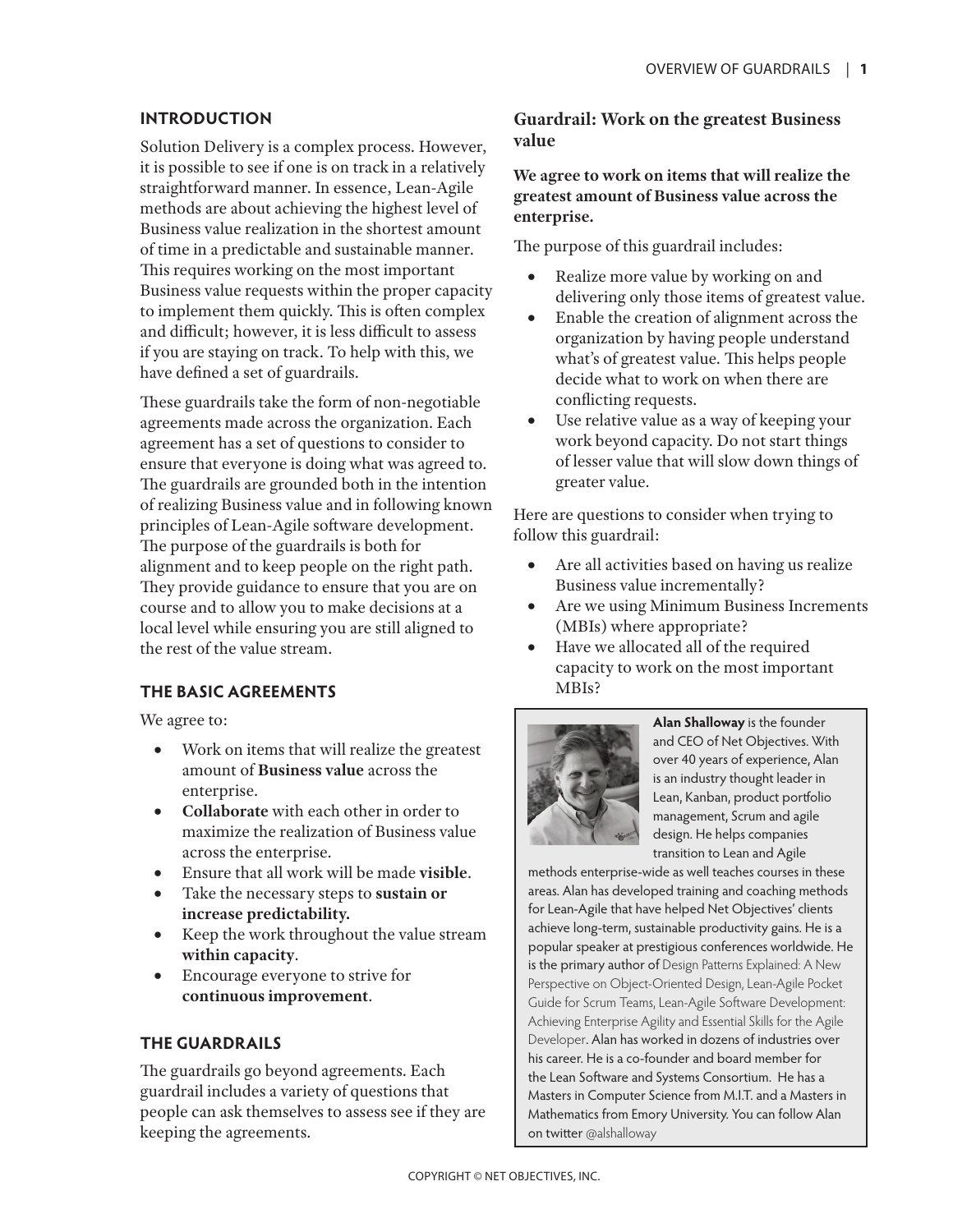- Have we sequenced work so all can align on what is most important?
- Do we have a clear success criteria?
- Do we understand why what we are working on is valuable?
- Do we measure Business value realized after delivery?

Note: Some of these MBIs may be architectural / technical in nature.

#### **Guardrail: Collaborate across boundaries**

**We agree to collaborate with each other in order to maximize the realization of Business value across the enterprise.**

The purpose of this guardrail includes:

- By working together more effectively people in the organization can focus on realizing the most important items work, thereby supporting the Business value guardrail.
- Delays in work, workflow, feedback and using information are often due to lack of collaboration across groups. These delays create additional, unplanned work that has a adverse cascading effect.
- Collaboration on a worthwhile goal is fun and helps build trust and respect.

Here are questions to consider when trying to follow this guardrail:

- Are we collaborating together in order to remove delays in feedback, workflow and realizing Business value of our MBIs?
- Do we have the proper ecosystems to allow for collaboration?
- Are different teams working together for the common goal of Business value realization?
- Is the most common form of communication "talking to" / "meeting with" colleagues?

#### **Guardrail: Make all work visible**

#### **We agree to ensure that all work will be made visible.**

Visibility means being able to see these readily:

The workflow being used to realize value

- The work being undertaken, including its size, priority and status (in work, waiting, blocked)
- Any impediments present
- Dependencies between pieces being built
- Dependencies between groups and another that are involved in building the same item
- Capacity issues
- Quality issues

The purpose of this guardrail includes:

- Without visibility, collaboration is difficult.
- Visibility of priorities enables people to make decisions when there is limited capacity and a person who is a constraint on others has to decide what to work on.
- Visibility enables people to be aware of constraints downstream so they can start work that they'll have the people they need to realize it
- Visibility enlarges our view of things and helps avoid local optimization that has an adverse affect on the overall speed of delivery.
- Visibility of MBIs enables technology clarity on the context and purpose of what they are building.

Here are questions to consider when trying to follow this guardrail:

- Can everyone see all Work-in-Process?
- Can everyone see what is and/or will be expected of them?
- Can everyone see any blockages present?
- Is the status of everything clear?
- Can everyone see any risks to delivery dates?
- Is all work that is being done visible?
- Do people know what everyone is working on and why?
- Does everyone know when and why work is getting done?
	- Are additional roles required to ensure this?
	- Are there visual controls that can show this?
- Is it clear how work activities are interacting?
- Are all active or scheduled activities visible so that people can see what is happening?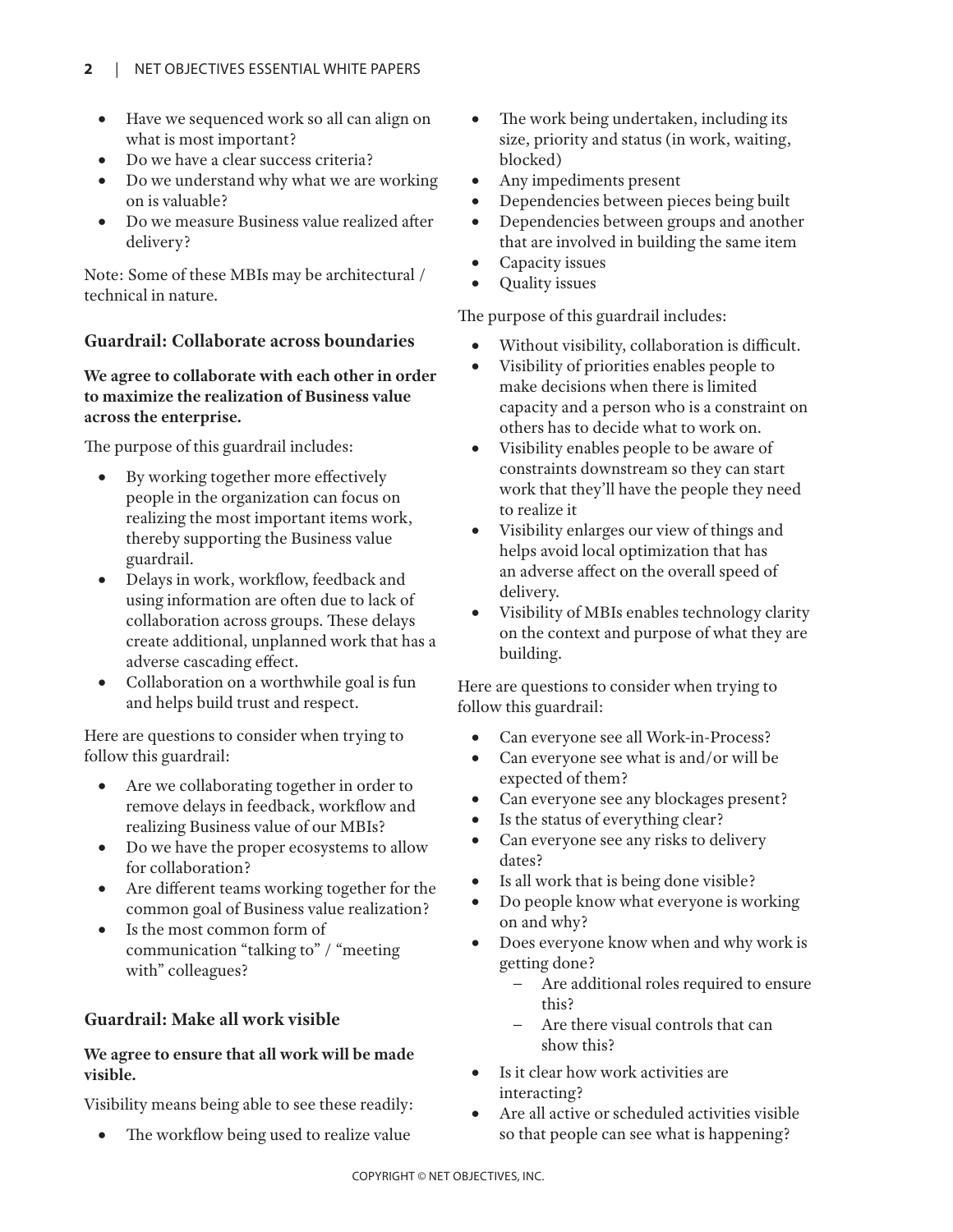#### **Guardrail: Sustain or increase predictability**

#### **We agree to take the necessary steps to sustain or increase predictability.**

Predictability does not mean being able to see the future. The essence of Lean and Agile is using feedback and to course correct continuously. However, there are many unpredictable things that can be avoided or at least detected quickly so as to minimize their effect.

- Many bad estimates are due to poor code quality.
- Lack of automated testing results in large delays in discovering problems causing additional work.
- Misunderstanding requirements cause a tremendous amount of unplanned work to be created.
- Most of unpredictability is due to the delays in feedback loops in the exchange of information and in validating what we are building.

The purpose of this guardrail includes:

- Unpredictable events typically create additional work, thereby reducing the speed of realization of Business value.
- Unpredictability fosters an attitude of distrust which causes a loss of respect.

Here are questions to consider when trying to follow this guardrail:

- Predictability requires sustainability and reliability.
	- Are we working at a sustainable pace?
	- Are we avoiding shortcuts that will lead to problems in the future?
	- Are we using consistent estimation practices and calculations of team capacity to accurately predict throughput?
	- Are we committing to a level of work commensurate with our proven delivery capacity?
- Are we attending to technical debt, poor communication and bad visibility?
- Are we managing interruptions?
- Does all work come through a known work intake process?
- Are we minimizing our dependencies on other groups?
- Are we automating all of our testing?
- Do we have written acceptance tests prior to writing code?
- Is feedback sufficient?
	- What we are building
	- How we are building it
	- Our rate of progress is
	- Across all roles

#### **Guardrail: Keep WIP within capacity**

#### **We agree to keep the work throughout the value stream within capacity.**

Managing Work-in-Process is a cornerstone of Lean and Kanban. Scrum manifests it indirectly through the use of sprints, saying that a team should not plan more work than it can accomplish during a sprint. Managing WIP is not merely a way to focus on finishing. It can be used to decide what to start and not start.

With the combination of sequencing items of value, visibility and predictability, items of value can be started or deferred based on whether the capacity to build, deliver and realize value from it is achievable. Working beyond capacity in any part of the value stream that is a bottleneck creates delays in work flow and creates a large amount of unplanned work.

The purpose of this guardrail includes:

- Avoid working on more things that people should be working on.
- Create flow of work throughout the value stream.
- Improve the efficiency of the work being done.
- Allow for quicker feedback through the elimination of delays.

Here are questions to consider when trying to follow this guardrail:

- Is WIP visible and appropriately limited?
- Are we emphasizing completion rather than starting new work?
- Are we ensuring we know what it means to be "Done" before starting something?
- Do we know the delivery capacity of the organization? The Portfolio? Teams?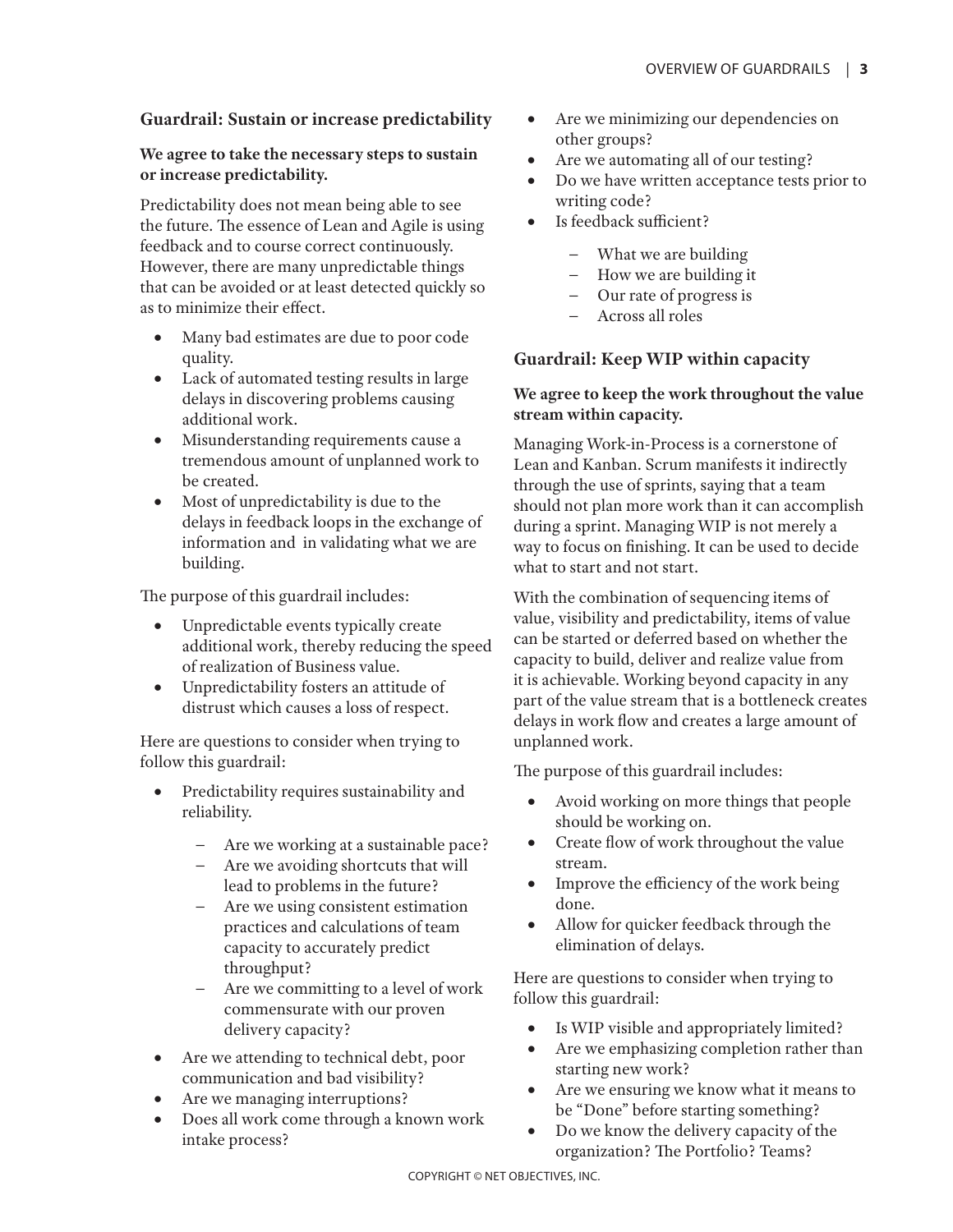#### **Guardrail: Continuously improve**

#### **We agree to encourage everyone to strive for continuous improvement.**

The purpose of this guardrail includes:

- If we are not continuously improving then we are likely to fall back into bad habits.
- Continuous improvement keeps us engaged and feels good.
- Knowledge workers like a challenge.
- Many competitors are continuously improving and we need to do the same to stay competitive.

Here are questions to consider when trying to follow this guardrail:

- Are teams performing retrospections on a regular basis?
- Are after action reviews being done at the Program level on a regular basis?
- Are teams and the Program implementing what is learned in these AARs?
- Are we measuring the right things?
- Do we proactively report and review metrics to look for trends / issues and take corrective actions?
- Do we look at 'leading' versus 'trailing' indicators to help stay on track?

#### **THE MINDSETS THAT UNDERGIRD THE GUARDRAILS**

There are a number of mindsets that support the guardrails.

**Systems thinking**. The guardrails are based on Lean-Thinking, a cornerstone of which is systems thinking. The essence of systems thinking is:

- All aspects of the system are inter-connected
- The overwhelming number of challenges individuals face in a system are due to the system
- The system shapes the behavior exhibited by those in the system
- To change the behavior of people in the system, focus on improving the system

**Faith in quality**. The guardrails are also based on another tenet of Lean-Thinking, a commitment to quality. This commitment stems from the belief that when one lets quality slide for a short term

gain, the net result will be more waste in the long term. Hence, we always attend to achieving fixing challenges.

**Sustainability**. There are two aspects to sustainability – short term and long term. Short term sustainability means we don't attempt to achieve objectives by just having people work overtime. That is, death marches are not allowed. Long term sustainability means we look to see if the actions we are taking will make us less dependent upon outside consultants or even key management. In other words, we can keep going even with losing some key people.

**Respecting culture.** Changing organizations is difficult. Doing so without attending to the current culture people have makes it even more difficult. Different organizations change at different rates and cherish different ideals. It is important to respect this when attempting to change it.

#### **WHY THE GUARDRAILS WORK**

How can six simple agreements make such a big difference? There are several important reasons. The guardrails encompass the critical aspects of value delivery. Just as important, since they are agreements across all roles, they encompass the entire value stream. This combination provides a context within which all roles can make decisions. Everyone can have confidence that if they take actions that maximize Business value, increase predictability, manage capacity, ensure visibility, collaborate, and continuously improve that they will be adding value to the overall value stream.

#### **MORE INFORMATION**

For more information, see the guardrails on the Lean-Agile Portal: *portal.netobjectives.com/pages/ library/transformation/guardrails/*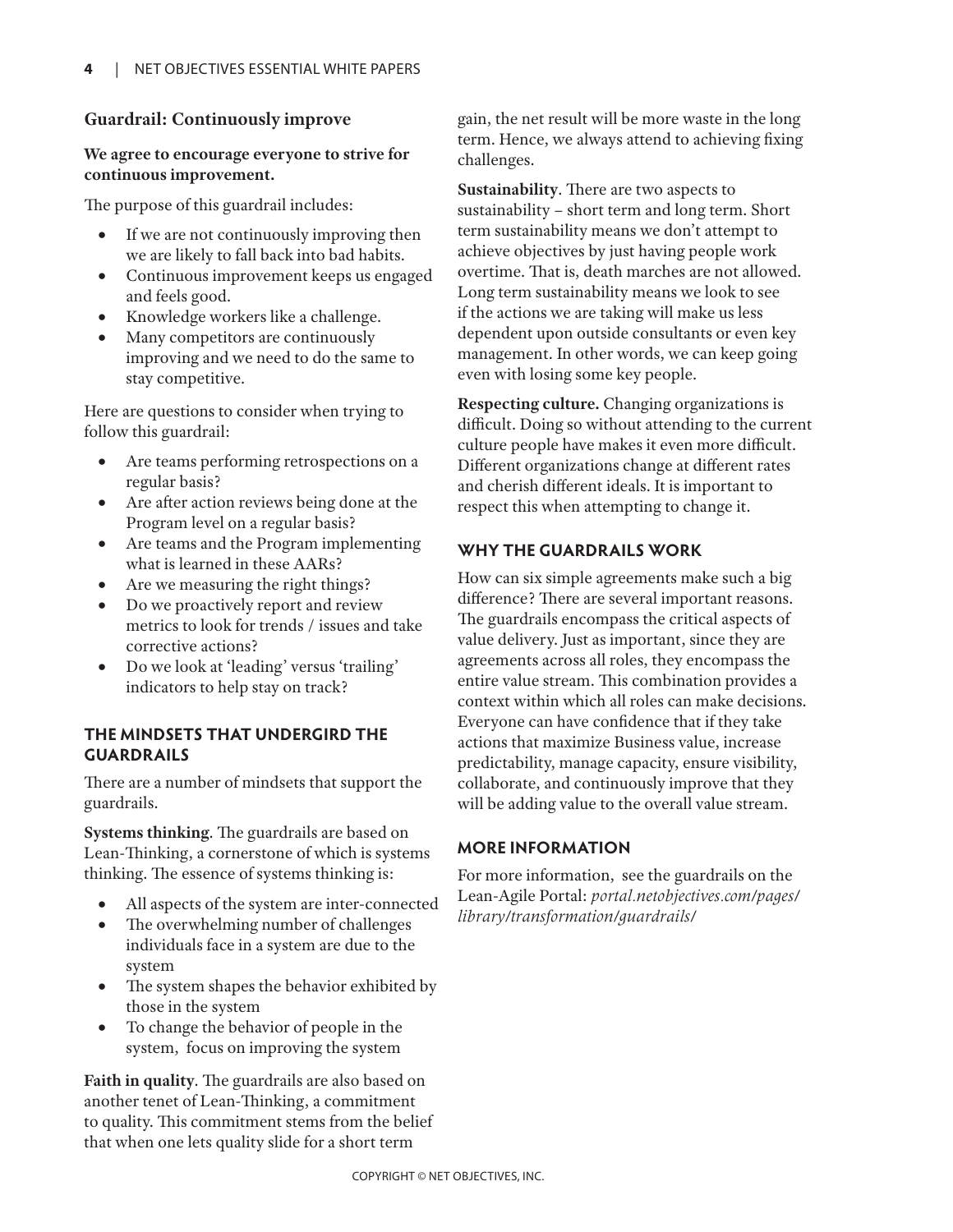

# Drive from Business Value

## BUSINESS-DRIVEN SOFTWARE DEVELOPMENT

Business-Driven Software Development is Net Objectives' proprietary integration of Lean-Thinking with Agile methods across the business, management and development teams to maximize the value delivered from a software development organization. This approach has a consistent track record of delivering higher quality products faster and with lower cost than other methods.

Business-Driven Software Development goes beyond the first generation of Agile methods such as Scrum and XP by viewing the entire value stream of development. Lean-Thinking enables product portfolio management, release planning and critical metrics to create a top-down vision while still promoting a bottom-up implementation.

Our approach integrates business, management and teams. Popular Agile methods, such as Scrum, tend to isolate teams from the business side and seem to have forgotten management's role altogether. These are critical aspects of all successful organizations. Here are some key elements:

- Business provides the vision and direction; properly selecting, sizing and prioritizing those products and enhancements that will maximize your investment.
- Teams self-organize and do the work; consistently delivering value quickly while reducing the risk of developing what is not needed.
- Management bridges the two; providing the right environment for successful development by creating an organizational structure that removes impediments to the production of value. This increases productivity, lowers cost and improves quality.

# BECOME A LEAN-AGILE ENTERPRISE

Involve all levels. All levels of your organization will experience impacts and require change management. We help prepare executive, mid-management and the front-line with the competencies required to successfully change the culture to a Lean-Agile enterprise.

Prioritization is only half the problem. Learn how to both prioritize and size your initiatives to enable your teams to implement them quickly.

Learn to come from business need not just system capability. There is a disconnect between the business side and development side in many organizations. Learn how BDSD can bridge this gap by providing the practices for managing the flow of work.

## WHY NET OBJECTIVES

While many organizations are having success with Agile methods, many more are not. Much of this is due to organizations either starting in the wrong place, such as focusing on the team when that is not the main problem, or using the wrong method, such as using Scrum or kanban because they are popular.

Net Objectives is experienced in all of the Agile team methods (Scrum, XP, Kanban) and integrates business, management and teams. This lets us help you select the right method for you.